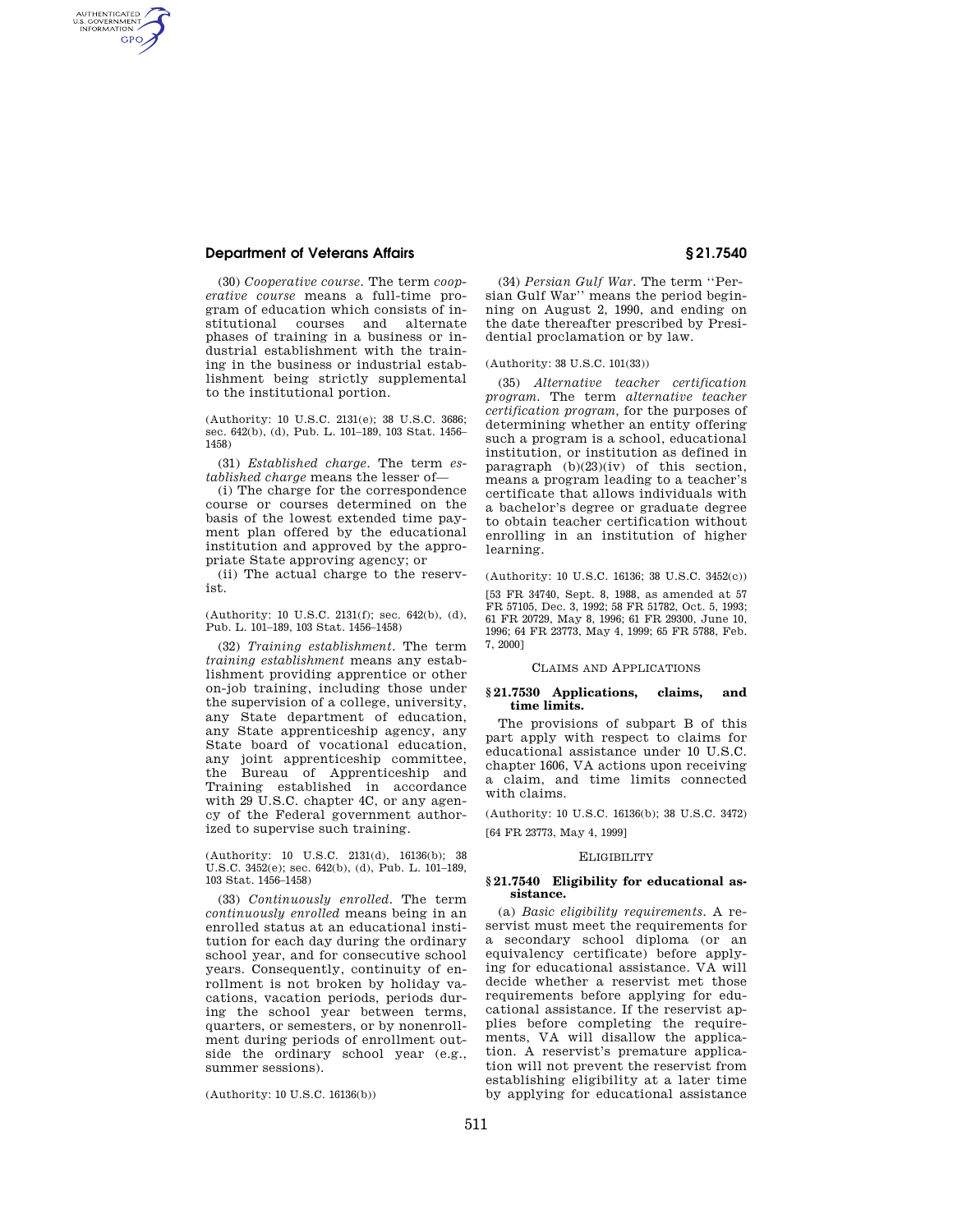again after having completed the academic requirements. The Armed Forces will decide whether a reservist has met all the other eligibility criteria needed in order to receive educational assistance pursuant to 10 U.S.C. chapter 1606. To be eligible a reservist:

(1) Shall:

(i) Enlist, reenlist, or extend an enlistment as a Reserve for service in the Selected Reserve so that the total period of obligated service is at least six years from the date of such enlistment, reenlistment, or extension; or

(ii) Be appointed as, or be serving as, a reserve officer and agree to serve in the Selected Reserve for a period of not less than six years in addition to any other period of obligated service in the Selected Reserve to which the person may be subject;

(2) Must complete his or her initial period of active duty for training;

(3) Must be participating satisfactorily in the Selected Reserve;

(4) Must not have elected to have his or her service in the Selected Reserve credited toward establishing eligibility to benefits provided under 38 U.S.C. chapter 30; and

(5) Must have met the requirements for a secondary school diploma (or an equivalency certificate) before applying for educational assistance.

(Authority: 10 U.S.C. 16132; 38 U.S.C. 3033(c))

(b) *Eligibility requirements for expanded benefits.* (1) A reservist shall be eligible to pursue all types of training described in subpart L of this part regardless of whether he or she has received a baccalaureate degree or equivalent evidence of completion of study if—

(i) After September 30, 1990, he or she takes one of the actions described in paragraph  $(a)(1)(i)$  or  $(a)(1)(ii)$  of this section;

(ii) The reservist meets the criteria of paragraphs (a)(2) through (a)(4) of this section; and

(iii) The reservist does not have his or her eligibility limited as described in paragraph (c) of this section.

(2) A reservist shall be eligible to pursue all types of training described in subpart L of this part except the training described in paragraph (b)(3) of this section if—

# **§ 21.7540 38 CFR Ch. I (7–1–10 Edition)**

(i) After June 30, 1985, but not after September 30, 1990, he or she takes one of the actions described in paragraph  $(a)(1)$  or  $(a)(2)$  of this section;

(ii) The reservist has not received a baccalaureate degree or the equivalent evidence of completion of study;

(iii) The reservist meets all the other eligibility criteria of paragraph (a) of this section; and

(iv) The reservist does not have his or her eligibility limited by paragraph (c) of this section.

(3) The types of training which a reservist described in paragraph (b)(1) of this section may pursue, but which may not be pursued by a reservist described in paragraph (b)(2), are:

(i) A course which is offered by an educational institution which is not an institution of higher learning (to determine if a nursing course is offered by an institution of higher learning, see §21.7622(f));

(ii) A correspondence course;

(iii) An accredited independent study course leading to a standard college degree. (See §21.7622(f) concerning enrollment in a nonaccredited independent study course after October 28, 1992);

(iv) An accredited independent study course leading to a certificate that reflects educational attainment from an institution of higher learning. This provision applies to enrollment in an independent study course that begins on or after December 27, 2001. (See §21.7622(f) concerning enrollment in a nonaccredited independent study course after October 28, 1992);

(v) A refresher, remedial or deficiency course;

(vi) A cooperative course;

(vii) An apprenticeship or other onjob training; and

(viii) A flight course.

(Authority: 10 U.S.C. 16131, 16132, 16136; sec. 705(a)(1), Pub. L. 98–525, 98 Stat. 2565, 2567; 38 U.S.C. 3680A)

(c) *Limitations on establishing eligibility.* (1) An individual must elect in writing whether he or she wishes service in the Selected Reserve to be credited towards establishing eligibility under 38 U.S.C. chapter 30 or under 10 U.S.C. chapter 1606 when: